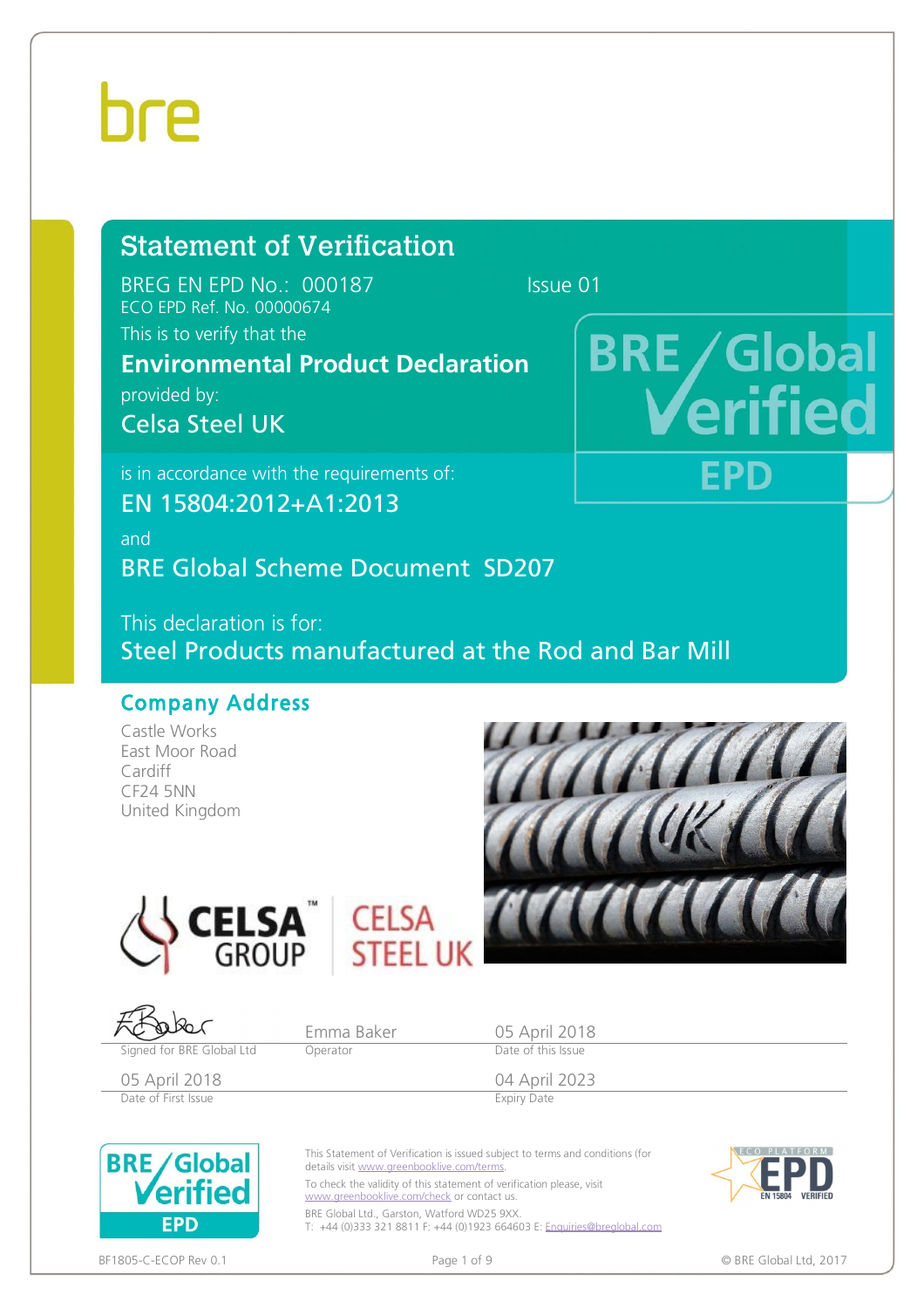## **Environmental Product Declaration**

### **EPD Number: 000187**

### **General Information**

| <b>EPD Programme Operator</b>                                                                                                                                                                                                                                                                                                                 | <b>Applicable Product Category Rules</b>                                                                                                                      |  |  |  |  |  |
|-----------------------------------------------------------------------------------------------------------------------------------------------------------------------------------------------------------------------------------------------------------------------------------------------------------------------------------------------|---------------------------------------------------------------------------------------------------------------------------------------------------------------|--|--|--|--|--|
| <b>BRE Global</b><br>Watford, Herts<br><b>WD25 9XX</b><br>United Kingdom                                                                                                                                                                                                                                                                      | BRE Environmental Profiles 2013 Product Category Rules<br>for Type III environmental product declaration of construction<br>products to EN 15804:2012+A1:2013 |  |  |  |  |  |
| <b>Commissioner of LCA study</b>                                                                                                                                                                                                                                                                                                              | <b>LCA consultant/Tool</b>                                                                                                                                    |  |  |  |  |  |
| Celsa Steel UK Ltd<br>Castle Works<br>East Moors Road<br>Cardiff<br><b>CF24 5NN</b><br>United Kingdom                                                                                                                                                                                                                                         | Roger Connick<br><b>BRE</b><br><b>Bucknalls Lane</b><br><b>WD25 9XX</b><br>United Kingdom<br>www.bre.co.uk                                                    |  |  |  |  |  |
| <b>Declared/Functional Unit</b>                                                                                                                                                                                                                                                                                                               | <b>Applicability/Coverage</b>                                                                                                                                 |  |  |  |  |  |
| 1 tonne of Steel Products manufactured at the Rod<br>& Bar Mill                                                                                                                                                                                                                                                                               | <b>Product Average</b>                                                                                                                                        |  |  |  |  |  |
| <b>EPD Type</b>                                                                                                                                                                                                                                                                                                                               | <b>Background database</b>                                                                                                                                    |  |  |  |  |  |
| Cradle to gate                                                                                                                                                                                                                                                                                                                                | ecoinvent                                                                                                                                                     |  |  |  |  |  |
|                                                                                                                                                                                                                                                                                                                                               | <b>Demonstration of Verification</b>                                                                                                                          |  |  |  |  |  |
|                                                                                                                                                                                                                                                                                                                                               | CEN standard EN 15804 serves as the core PCR <sup>a</sup>                                                                                                     |  |  |  |  |  |
| $\Box$ Internal                                                                                                                                                                                                                                                                                                                               | Independent verification of the declaration and data according to EN ISO 14025:2010<br>$\boxtimes$ External                                                   |  |  |  |  |  |
|                                                                                                                                                                                                                                                                                                                                               | (Where appropriate b) Third party verifier:<br>Julia Barnard                                                                                                  |  |  |  |  |  |
| a: Product category rules<br>b: Optional for business-to-business communication; mandatory for business-to-consumer communication (see EN ISO 14025:2010, 9.4)                                                                                                                                                                                |                                                                                                                                                               |  |  |  |  |  |
| <b>Comparability</b>                                                                                                                                                                                                                                                                                                                          |                                                                                                                                                               |  |  |  |  |  |
| Environmental product declarations from different programmes may not be comparable if not compliant with<br>EN 15804:2012+A1:2013. Comparability is further dependent on the specific product category rules, system boundaries<br>and allocations, and background data sources. See Clause 5.3 of EN 15804:2012+A1:2013 for further guidance |                                                                                                                                                               |  |  |  |  |  |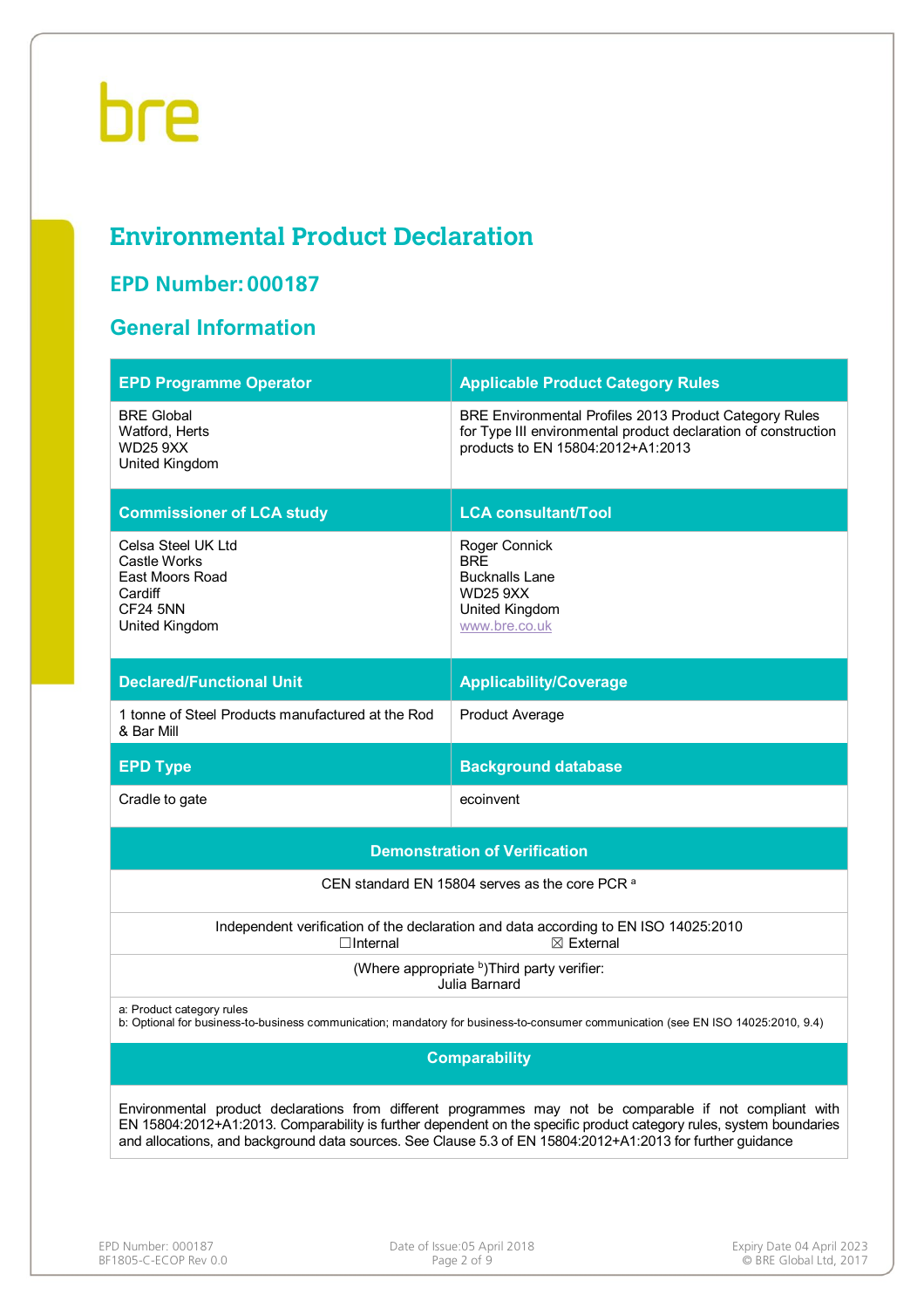#### **Information modules covered**

| Construction                      |                         |                |                      | Use stage                    |            |                                                     |           |             |               |                              |                          |                              | <b>Benefits and</b><br>loads beyond |                     |                        |                                                        |
|-----------------------------------|-------------------------|----------------|----------------------|------------------------------|------------|-----------------------------------------------------|-----------|-------------|---------------|------------------------------|--------------------------|------------------------------|-------------------------------------|---------------------|------------------------|--------------------------------------------------------|
|                                   | Product                 |                |                      |                              |            | <b>Related to</b><br>Related to the building fabric |           |             | the building  |                              |                          | End-of-life                  |                                     |                     | the system<br>boundary |                                                        |
| A <sub>1</sub>                    | A2                      | A <sub>3</sub> | A <sub>4</sub>       | A <sub>5</sub>               | <b>B1</b>  | <b>B2</b>                                           | <b>B3</b> | <b>B4</b>   | <b>B5</b>     | <b>B6</b>                    | <b>B7</b>                | C <sub>1</sub>               | C <sub>2</sub>                      | C <sub>3</sub>      | C <sub>4</sub>         | D                                                      |
| <b>Supply</b><br>materials<br>Raw | Transport               | Manufacturing  | site<br>Transport to | Construction<br>Installation | <b>Jse</b> | Maintenance                                         | Repair    | Replacement | Refurbishment | energy<br>Operational<br>use | Operational water<br>use | Deconstruction<br>demolition | Transport                           | processing<br>Waste | Disposal               | Recovery<br>Recycling<br>potential<br>Reuse,<br>and/or |
| ☑                                 | $\overline{\mathsf{S}}$ | ☑              | Γ                    | $\Box$                       | □          | $\Box$                                              | $\Box$    | $\Box$      | $\Box$        | $\Box$                       | $\Box$                   | Г                            | Г                                   | ⊏                   | П                      | П                                                      |

Note: Ticks indicate the Information Modules declared.

#### **Manufacturing sites**

Rod & Bar Mill Castle Works East Moors Road **Cardiff** CF24 5NN

Melt Shop Tremorfa Works Seawall Road Cardiff CF24 5TH

### **Construction Product**

#### **Product Description**

Celsa produce Grade B500C high ductility hot rolled, ribbed steel reinforcement bar at the Rod & Bar Mill, for use in the reinforcement of concrete. This can also be supplied in spooled coils, known as High Yield Coil. The Rod & Bar Mill also manufactures mild steel coil (known as Wire Rod for Mesh) used by fabricators in the production of reinforcing mesh for concrete; low carbon steel coil known as 'Other Wire Rod' which can be used for a variety of different applications including fencing, general wire, nails and supermarket trolleys.

#### **Technical Information**

| <b>Property</b>         |                                                                                                                                                           | <b>Value, Unit</b>                 |
|-------------------------|-----------------------------------------------------------------------------------------------------------------------------------------------------------|------------------------------------|
| Size (diameter options) |                                                                                                                                                           | 10, 12, 16, 20, 25, 32, 40 & 50 mm |
| Size (length options)   | Standard lengths of 6, 12, 14 & 16 m<br>(dependent on diameter)<br>Special lengths of between 6 - 18m are<br>also available by prior order.               |                                    |
| Length tolerance        |                                                                                                                                                           | $-0 + 100$ mm                      |
| Linear mass density     | 0.616 kg (10 mm), 0.888 kg (12 mm),<br>1.579 kg (16 mm), 2.466 kg (20 mm),<br>3.854 kg (25 mm), 6.313 kg (32 mm),<br>9.864 kg (40 mm) & 15.413 kg (50 mm) |                                    |
| Yield strength          |                                                                                                                                                           | 500 MPa                            |
| Bend requirements       |                                                                                                                                                           | BS 4449:2005 + A3:2016             |
| EPD Number: 000187      | Date of Issue:05 April 2018                                                                                                                               | Expiry Date 04 April 2023          |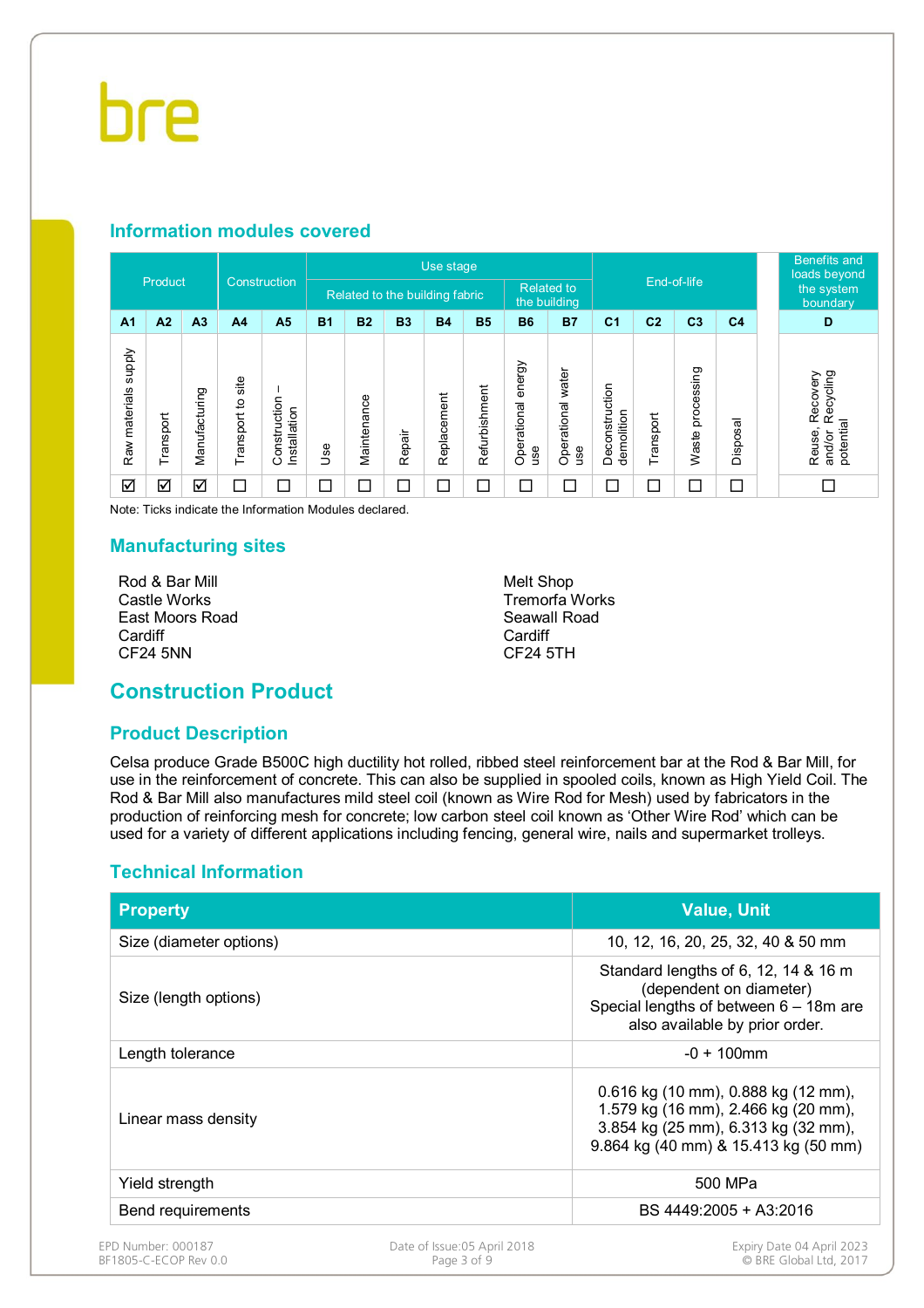| <b>Property</b>                                                | <b>Value, Unit</b>                                                                                      |
|----------------------------------------------------------------|---------------------------------------------------------------------------------------------------------|
| Fatigue requirements                                           | BS 4449:2005 + A3:2016                                                                                  |
| Bond requirements                                              | BS 4449:2005 + A3:2016<br>BS 5400-4:1990<br>BS EN 1992-1-1:2004<br>BS EN 10080:2005<br>Eurocode 2 (EC2) |
| Welding requirements                                           | BS 4449:2005 + A3:2016<br>BS EN 10080:2005<br>BS 7123:1989                                              |
| Stress ratio: Ultimate tensile strength/Yield strength (fs/fy) | 1.15 to 1.35                                                                                            |
| Uniform elongation (Agt)                                       | ≥7.5%                                                                                                   |

#### **Main Product Contents**

| <b>Material/Chemical Input</b>                               |    |
|--------------------------------------------------------------|----|
| Fe                                                           | q۵ |
| FeSi, SiMn, CuSi, FeB, AI, FeV, C and other charge additives |    |

#### **Manufacturing Process**

Steel Billets from the Melt Shop are reheated to around 1150 °C in a gas-fired furnace. Reheating makes the steel softer and more deformable so that the final shape can be produced more economically and by using less energy. Once up to temperature the billets are pushed into the rolling stands, each of which has a pair of grooved cylindrical steel rolls. As the steel is forced through the grooves, the area of the cross section is reduced. This process is repeated continually over several stands, with the cross section reducing each time until the required dimensions are achieved. In the case of reinforcing steel, notches are cut into the grooves of the final rolling stand and the steel that fills these notches forms the ribs on the bar surface.

In order to achieve the strength and ductility required, the steel is cooled by high pressure water jets. This results in a hard, strong surface with a soft ductile central core. This process is known as quench and selftemper. Once cooled the bars are sheared to a length of around 70 m and transferred to a cooling bed where they cool further in still air.

The bars are then sheared to the required customer lengths, bundled, labelled and moved into storage awaiting dispatch.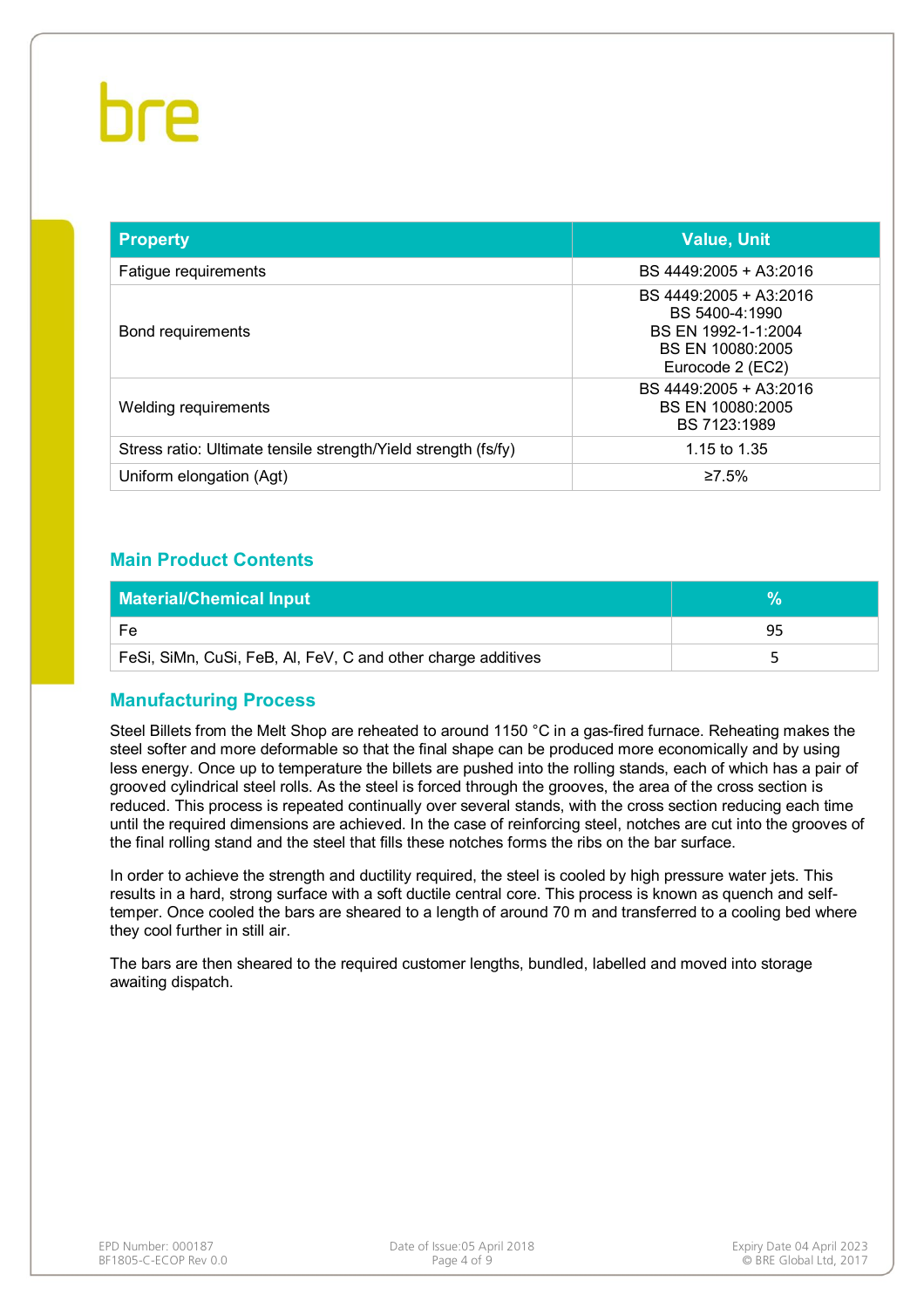#### **Process flow diagram**



### **Life Cycle Assessment Calculation Rules**

#### **Declared / Functional unit description**

1 tonne of Steel Products manufactured at the Rod & Bar Mill

#### **System boundary**

In accordance with the modular approach as defined in EN 15804:2012, this cradle to gate EPD includes the processes covered in the manufacturing site and product stage A1 to A3.

#### **Data sources, quality and allocation**

Specific primary data derived from the Celsa Steel UK Ltd production process in Cardiff have been modelled using Simapro v8.2 LCA software. In accordance with the requirements of EN15804, the most current available data has been used. The manufacturer-specific data from Celsa Steel UK Ltd covers a period of 1 year (01/01/16 – 31/12/16). Secondary data has been obtained for all other upstream and downstream processes that are beyond the control of the manufacturer (i.e. raw material production) from the ecoinvent 3.2 database. All ecoinvent datasets are complete within the context used and confirm to the system boundary and the criteria for the exclusion of inputs and outputs according to the requirements specified in EN 15804. Calculations were performed to enable allocation of processes to the steel products. Allocation procedures were by physical allocation and are according to EN 15804 and are based on ISO 14044 guidance.

#### **Cut-off criteria**

No inputs or outputs have been excluded. All raw materials, ancillary materials, packaging materials and associated transport to the plants, process energy and water use, direct production waste, and emissions are included.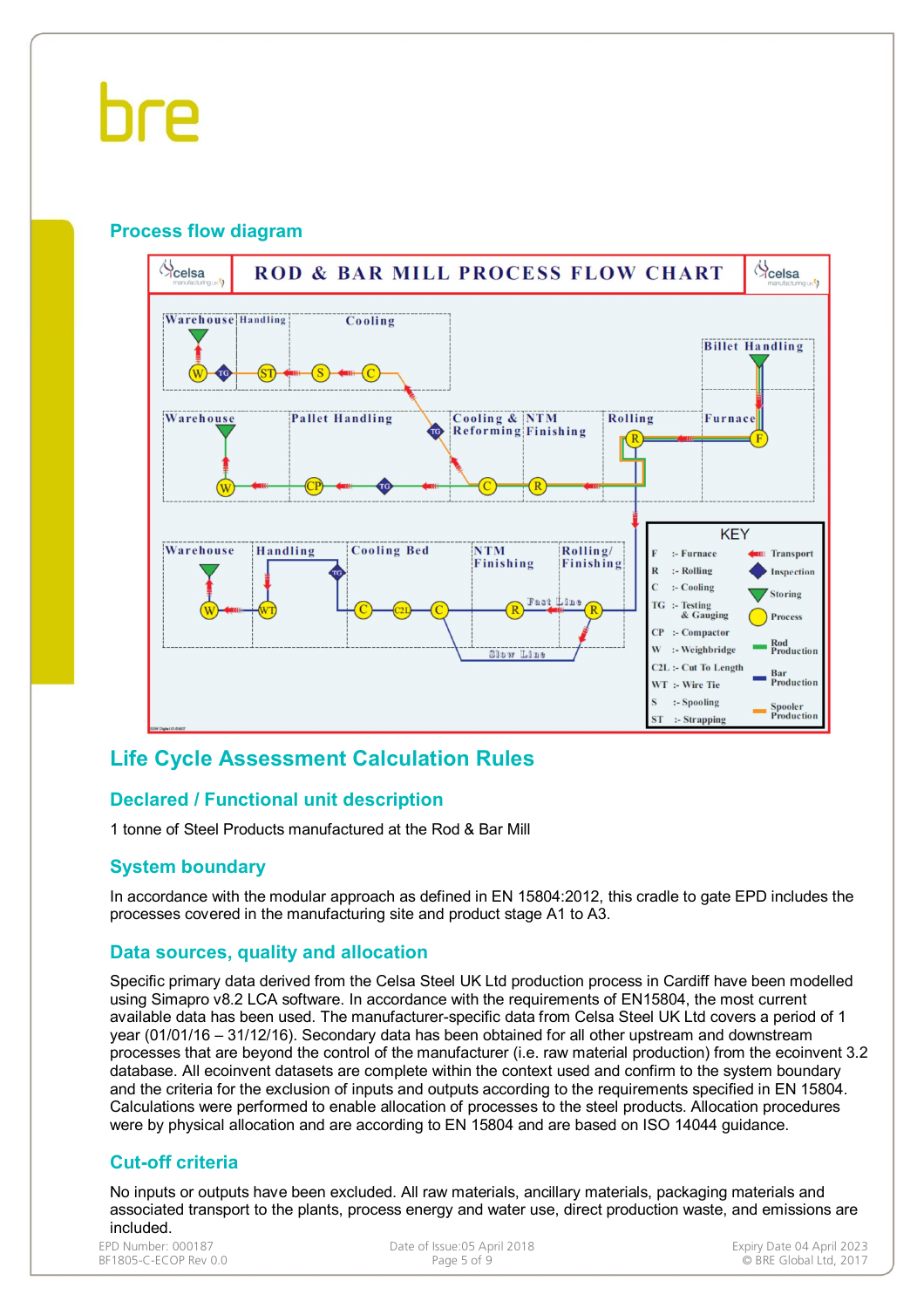#### **LCA Results**

(MND = module not declared; MNR = module not relevant; INA = indicator not assessed; AGG = aggregated)

**Parameters describing environmental impacts**

| <u>relatively agoviting characterization pacts</u> |                              |                     |                                |                        |                         |                 |                                |          |      |  |  |
|----------------------------------------------------|------------------------------|---------------------|--------------------------------|------------------------|-------------------------|-----------------|--------------------------------|----------|------|--|--|
|                                                    | <b>GWP</b>                   | <b>ODP</b>          | AP                             | EP                     | <b>POCP</b>             | <b>ADPE</b>     | <b>ADPF</b>                    |          |      |  |  |
|                                                    | kg CO <sub>2</sub><br>equiv. | kg CFC 11<br>equiv. | $kq$ SO <sub>2</sub><br>equiv. | $kq (PO4)3-$<br>equiv. | $kq$ $C_2H_4$<br>equiv. | kg Sb<br>equiv. | MJ, net<br>calorific<br>value. |          |      |  |  |
| Product stage                                      | Raw material<br>supply       | A <sub>1</sub>      | 485                            | 3.69E-05               | 2.68                    | 0.691           | 0.241                          | 0.000846 | 7020 |  |  |
|                                                    | Transport                    | A2                  | 0.125                          | 1.69E-08               | 0.000678                | 0.000274        | 9.17E-05                       | 2.8E-07  | 1.81 |  |  |
|                                                    | Manufacturing                | A <sub>3</sub>      | 162                            | 8.55E-06               | 0.423                   | 0.097           | 0.0392                         | 7.86E-05 | 1520 |  |  |
|                                                    | Total (of product<br>stage)  | $A1-3$              | 647                            | 4.55E-05               | 3.11                    | 0.789           | 0.28                           | 0.000925 | 8540 |  |  |

GWP = Global Warming Potential;

ODP = Ozone Depletion Potential;

AP = Acidification Potential for Soil and Water;

EP = Eutrophication Potential;

POCP = Formation potential of tropospheric Ozone; ADPE = Abiotic Depletion Potential – Elements; ADPF = Abiotic Depletion Potential – Fossil Fuels;

| Parameters describing resource use, primary energy |                             |                |             |             |             |              |              |              |  |  |
|----------------------------------------------------|-----------------------------|----------------|-------------|-------------|-------------|--------------|--------------|--------------|--|--|
|                                                    |                             |                | <b>PERE</b> | <b>PERM</b> | <b>PERT</b> | <b>PENRE</b> | <b>PENRM</b> | <b>PENRT</b> |  |  |
|                                                    |                             | <b>MJ</b>      | <b>MJ</b>   | <b>MJ</b>   | <b>MJ</b>   | <b>MJ</b>    | <b>MJ</b>    |              |  |  |
| Product stage                                      | Raw material<br>supply      | A <sub>1</sub> | 585         | 0.0009      | 585         | 8820         | 0.00         | 8820         |  |  |
|                                                    | Transport                   | A2             | 0.145       | 1.66E-07    | 0.145       | 2.13         | 0.00         | 2.13         |  |  |
|                                                    | Manufacturing               | A <sub>3</sub> | 82.8        | 0.000152    | 82.8        | 1780         | 0.00         | 1780         |  |  |
|                                                    | Total (of product<br>stage) | $A1-3$         | 668         | 0.00105     | 668         | 10600        | 0.00         | 10600        |  |  |

PERE = Use of renewable primary energy excluding renewable primary energy used as raw materials;

PERM = Use of renewable primary energy resources used as raw materials;

PERT = Total use of renewable primary energy resources;

PENRE = Use of non-renewable primary energy excluding nonrenewable primary energy resources used as raw materials; PENRM = Use of non-renewable primary energy resources used as raw materials;

PENRT = Total use of non-renewable primary energy resource

| Parameters describing resource use, secondary materials and fuels, use of water |                             |                |           |                                  |                                  |                |  |  |  |
|---------------------------------------------------------------------------------|-----------------------------|----------------|-----------|----------------------------------|----------------------------------|----------------|--|--|--|
|                                                                                 |                             |                | <b>SM</b> | <b>RSF</b>                       | <b>NRSF</b>                      | <b>FW</b>      |  |  |  |
|                                                                                 |                             |                | kg        | <b>MJ</b><br>net calorific value | <b>MJ</b><br>net calorific value | m <sup>3</sup> |  |  |  |
|                                                                                 | Raw material<br>supply      | A <sub>1</sub> | 1150      | 0.00                             | 0.00                             | 17             |  |  |  |
|                                                                                 | Transport                   | A2             | 0.00      | 0.00                             | 0.00                             | 0.00103        |  |  |  |
| Product stage                                                                   | Manufacturing               | A <sub>3</sub> | 0.00      | 0.00                             | 0.00                             | 0.346          |  |  |  |
|                                                                                 | Total (of product<br>stage) | $A1-3$         | 1150      | 0.00                             | 0.00                             | 17.4           |  |  |  |

SM = Use of secondary material; RSF = Use of renewable secondary fuels; NRSF = Use of non-renewable secondary fuels; FW = Net use of fresh water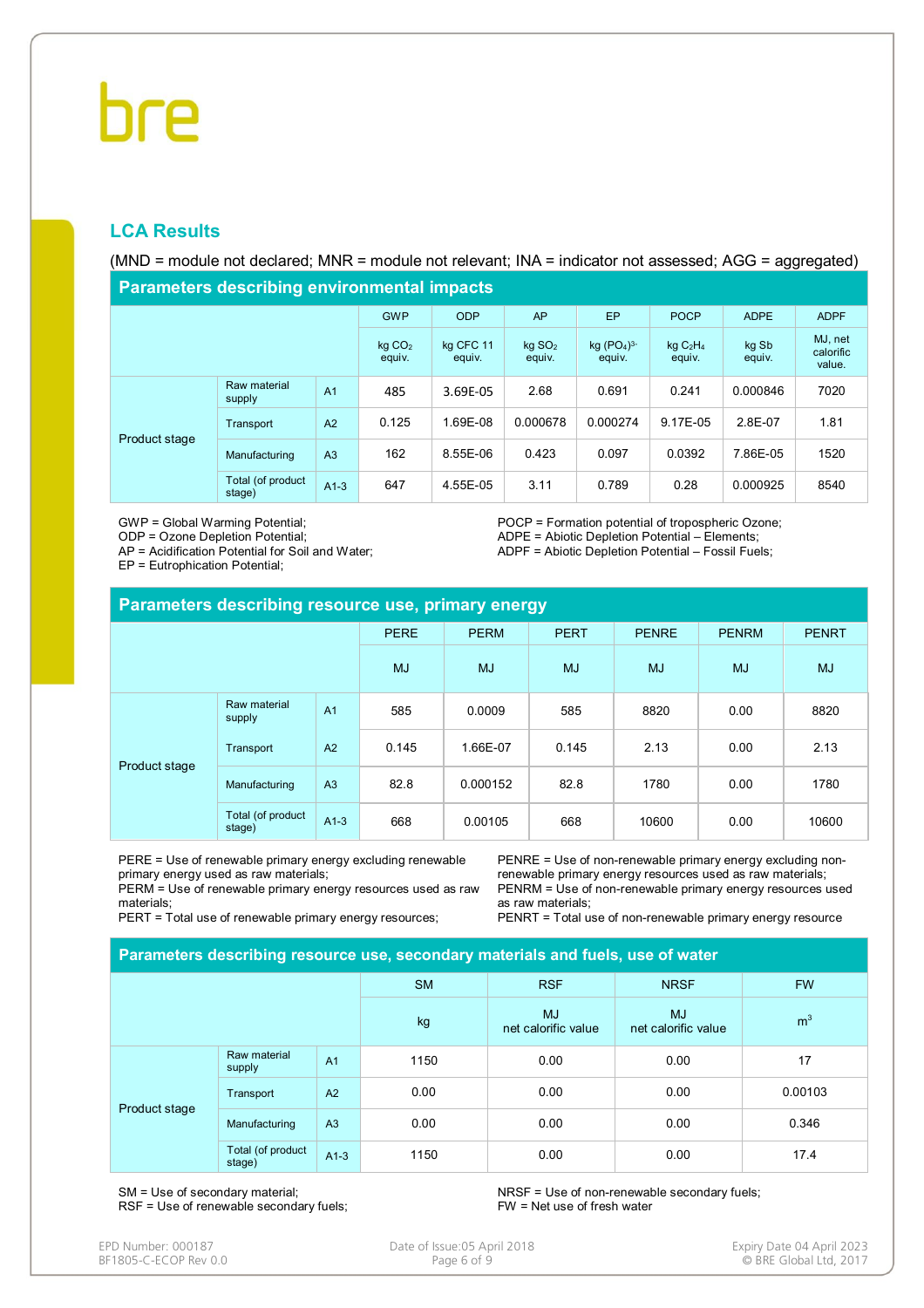#### **LCA Results (continued)**

#### **Other environmental information describing waste categories**

|               |                             |                | <b>HWD</b> | <b>NHWD</b> | <b>RWD</b> |
|---------------|-----------------------------|----------------|------------|-------------|------------|
|               |                             |                | kg         | kg          | kg         |
|               | Raw material<br>supply      | A <sub>1</sub> | 16         | 41.9        | 0.000472   |
|               | Transport                   | A2             | 0.00267    | 0.0306      | 1.16E-07   |
| Product stage | Manufacturing               | A3             | 0.303      | 1.81        | 0.0000775  |
|               | Total (of<br>product stage) | $A1-3$         | 16.3       | 43.8        | 0.00055    |

HWD = Hazardous waste disposed;

NHWD = Non-hazardous waste disposed;

RWD = Radioactive waste disposed

| Other environmental information describing output flows – at end of life |                             |                |            |            |            |                          |  |  |  |
|--------------------------------------------------------------------------|-----------------------------|----------------|------------|------------|------------|--------------------------|--|--|--|
|                                                                          |                             |                | <b>CRU</b> | <b>MFR</b> | <b>MER</b> | <b>EE</b>                |  |  |  |
|                                                                          |                             |                | kg         | kg         | kg         | MJ per energy<br>carrier |  |  |  |
| Product stage                                                            | Raw material<br>supply      | A <sub>1</sub> | 149        | 21.1       | 0.00       | 0.00                     |  |  |  |
|                                                                          | Transport                   | A <sub>2</sub> | 0.00       | 0.00       | 0.00       | 0.00                     |  |  |  |
|                                                                          | Manufacturing               | A <sub>3</sub> | 17.5       | 16.3       | 0.00       | 0.00                     |  |  |  |
|                                                                          | Total (of product<br>stage) | $A1-3$         | 166        | 37.4       | 0.00       | 0.00                     |  |  |  |

CRU = Components for reuse; MFR = Materials for recycling

MER = Materials for energy recovery; EE = Exported Energy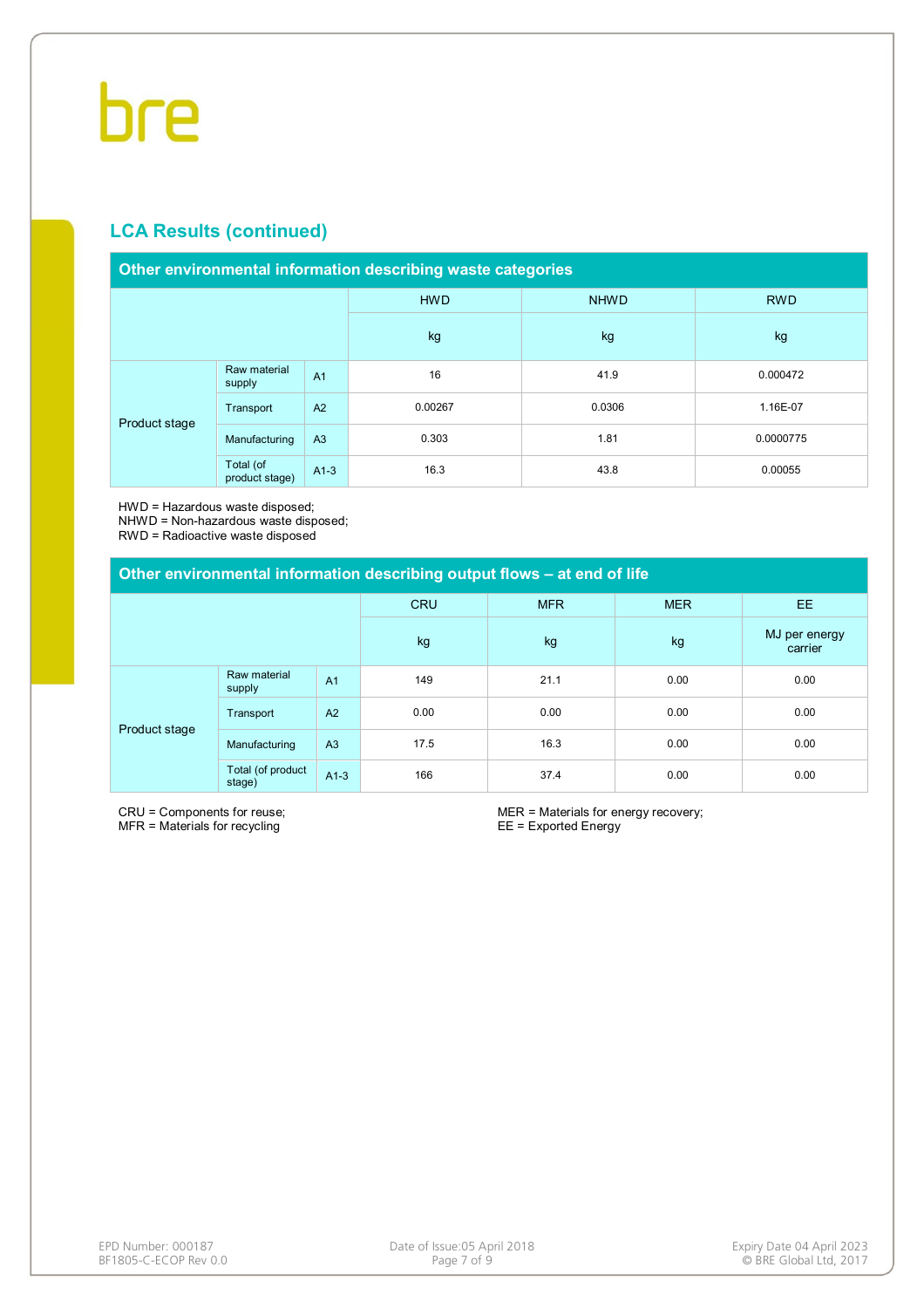### **Summary, comments and additional information**

#### **Interpretation**

The steel billet input is responsible for the majority of environmental impact associated with the manufacture of the steel products, with impacts also arising from fuel use and emissions to air from the rolling and cutting processes.

This is illustrated by Figure 1 below which highlights that in the product stage, across the impact categories raw material supply (A1) is responsible for the greatest percentage of overall impact. Manufacturing (A3) is responsible for the second highest proportion of total impact across the impact categories.



Figure 1: Percentage of Total Impact for Information Modules A1-A3 in GWP, ODP, AP, EP, POCP, ADPE and ADPF Impact Categories for steel products manufactured at the Rod & Bar Mill.